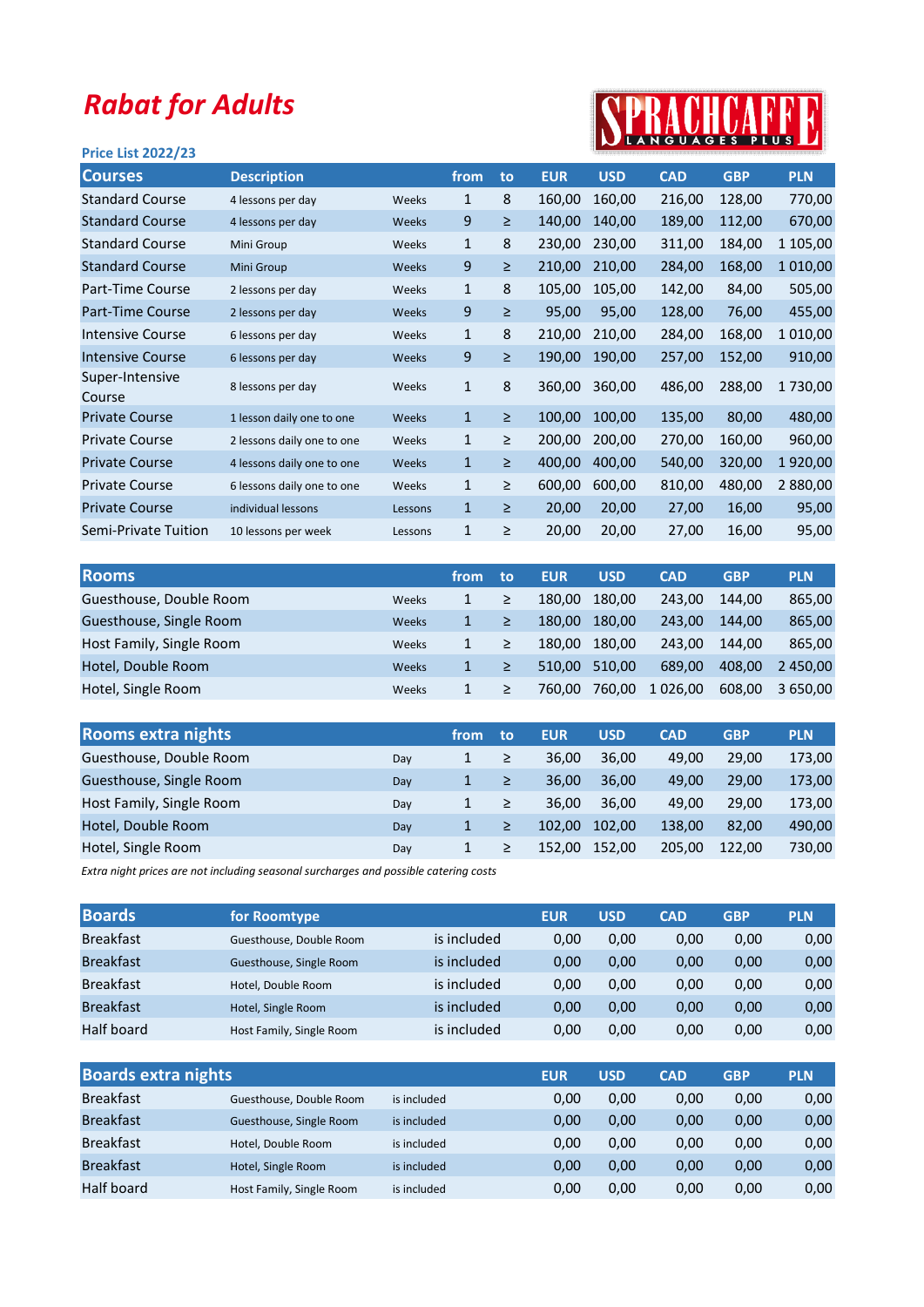| <b>Seasonsurcharges</b>                 |                                        |          | <b>EUR</b> | <b>USD</b> | <b>CAD</b> | <b>GBP</b> | <b>PLN</b> |
|-----------------------------------------|----------------------------------------|----------|------------|------------|------------|------------|------------|
| Mid Season                              | 03/04/2022 - 18/06/2022                |          | 10,00      | 10,00      | 14,00      | 8,00       | 50,00      |
| <b>High Season</b>                      | 19/06/2022 - 20/08/2022                |          | 20,00      | 20,00      | 27,00      | 16,00      | 95,00      |
| Mid Season                              | 21/08/2022 - 17/09/2022                |          | 10,00      | 10,00      | 14,00      | 8,00       | 50,00      |
|                                         |                                        |          |            |            |            |            |            |
| Seasonsurcharges extra nights           |                                        |          | <b>EUR</b> | <b>USD</b> | <b>CAD</b> | <b>GBP</b> | <b>PLN</b> |
| Mid Season                              | 03/04/2022 - 18/06/2022                |          | 2,00       | 2,00       | 3,00       | 2,00       | 10,00      |
| <b>High Season</b>                      | 19/06/2022 - 20/08/2022                |          | 4,00       | 4,00       | 5,00       | 3,00       | 19,00      |
| Mid Season                              | 21/08/2022 - 17/09/2022                |          | 2,00       | 2,00       | 3,00       | 2,00       | 10,00      |
|                                         |                                        |          |            |            |            |            |            |
| <b>Fees</b>                             |                                        |          | <b>EUR</b> | <b>USD</b> | <b>CAD</b> | <b>GBP</b> | <b>PLN</b> |
| <b>Accommodation Placement Fee</b>      |                                        |          | 80,00      | 80,00      | 108,00     | 64,00      | 385,00     |
| <b>Course Enrollment Fee</b>            |                                        |          | 60,00      | 60,00      | 81,00      | 48,00      | 290,00     |
| <b>Registration Fee</b>                 |                                        |          | 100,00     | 100,00     | 135,00     | 80,00      | 480,00     |
|                                         |                                        |          |            |            |            |            |            |
| <b>Transfers</b>                        | <b>Airport/Station</b>                 |          | <b>EUR</b> | <b>USD</b> | <b>CAD</b> | <b>GBP</b> | <b>PLN</b> |
| Oneway (Arrival)                        | CMN - Mohammed V International Airport |          | 100,00     | 100,00     | 135,00     | 80,00      | 480,00     |
| Oneway (Arrival)                        | RBA - Rabat-Sale Airport               |          | 50,00      | 50,00      | 68,00      | 40,00      | 240,00     |
| Oneway (Departure)                      | CMN - Mohammed V International Airport |          | 200,00     | 200,00     | 270,00     | 160,00     | 960,00     |
| Oneway (Departure)                      | RBA - Rabat-Sale Airport               |          | 100,00     | 100,00     | 135,00     | 80,00      | 480,00     |
| Return                                  | CMN - Mohammed V International Airport |          | 200,00     | 200,00     | 270,00     | 160,00     | 960,00     |
| Return                                  | RBA - Rabat-Sale Airport               |          | 100,00     | 100,00     | 135,00     | 80,00      | 480,00     |
|                                         |                                        |          |            |            |            |            |            |
| <b>Extras</b>                           |                                        |          | <b>EUR</b> | <b>USD</b> | <b>CAD</b> | <b>GBP</b> | <b>PLN</b> |
| <b>Bank charges</b>                     |                                        | One-time | 30,00      | 30,00      | 41,00      | 24,00      | 145,00     |
| Diet surcharge - Dairy intolerance      |                                        | per week | 70,00      | 70,00      | 95,00      | 56,00      | 335,00     |
| Diet surcharge - Diabetic               |                                        | per week | 70,00      | 70,00      | 95,00      | 56,00      | 335,00     |
| Diet surcharge - Gluten free            |                                        | per week | 70,00      | 70,00      | 95,00      | 56,00      | 335,00     |
| Diet surcharge - Halal                  |                                        | per week | 70,00      | 70,00      | 95,00      | 56,00      | 335,00     |
| Diet surcharge - Kosher<br>per week     |                                        |          | 70,00      | 70,00      | 95,00      | 56,00      | 335,00     |
| Diet surcharge - Low Fat<br>per week    |                                        |          | 70,00      | 70,00      | 95,00      | 56,00      | 335,00     |
| Diet surcharge - Vegan<br>per week      |                                        |          | 70,00      | 70,00      | 95,00      | 56,00      | 335,00     |
| Diet Surcharge - Vegetarian<br>per week |                                        |          | 70,00      | 70,00      | 95,00      | 56,00      | 335,00     |
| <b>Excursion to Marrakech</b>           |                                        | One-time | 200,00     | 200,00     | 270,00     | 160,00     | 960,00     |
| Excursion to Oulja and Pottery Workshop |                                        | One-time | 20,00      | 20,00      | 27,00      | 16,00      | 95,00      |
| Visa Fee (Letter Of Acceptance)         |                                        | One-time | 50,00      | 50,00      | 68,00      | 40,00      | 240,00     |